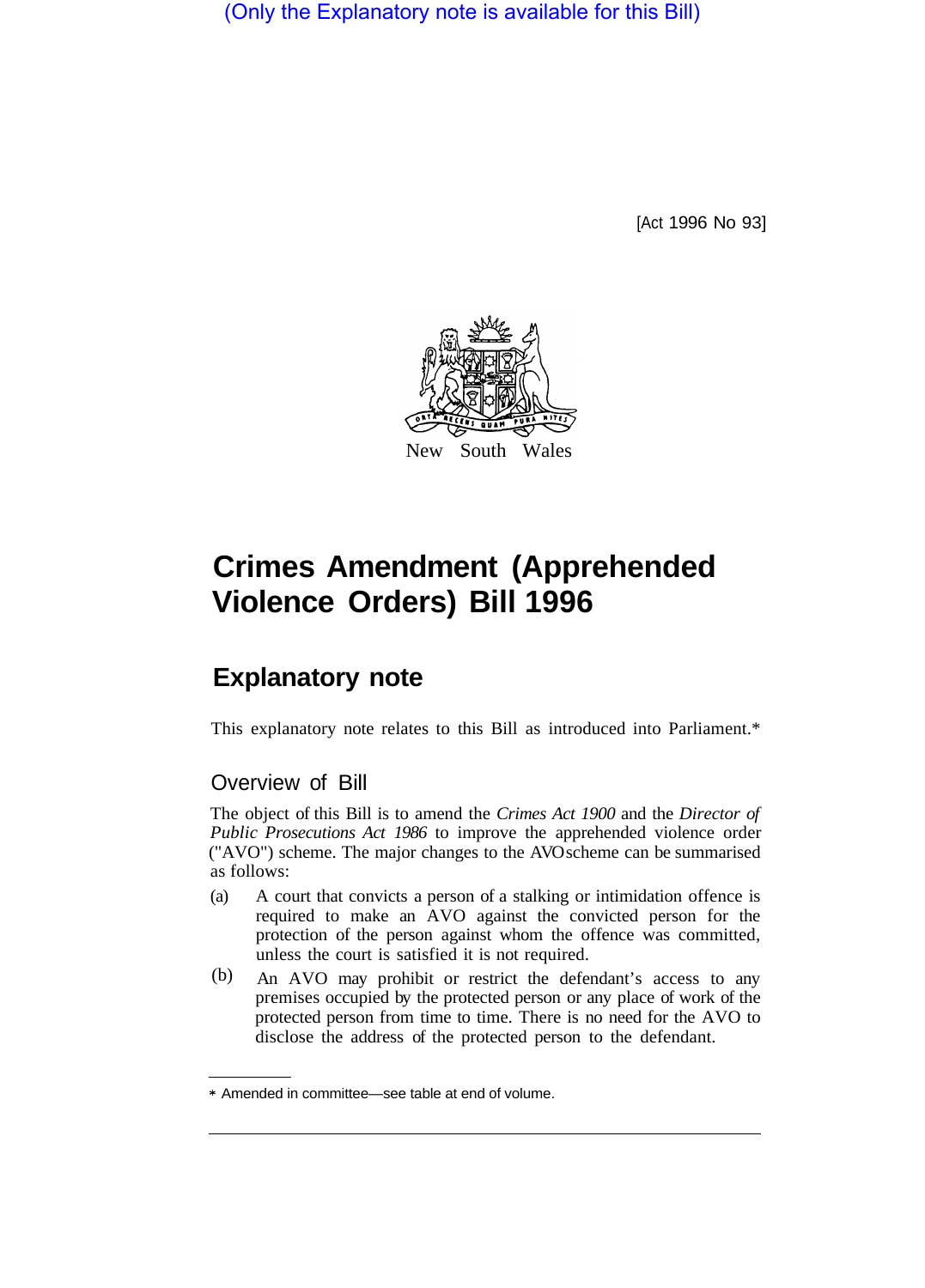Explanatory note

- A court that makes an AVO that does not prohibit or restrict access by the defendant to any premises or place is required, if such a prohibition or restriction was applied for, to give reasons for the decision not to make an AVO in those terms. (c)
- The circumstances in which a police officer must apply for an AVO are extended to include any circumstances in which the police officer believes a stalking offence has recently been or is being committed. (d)
- Proceedings for making a telephone interim order are changed to ensure that the interim order remains in force until the defendant appears before court for a hearing of a complaint against the defendant. However, the maximum duration of the telephone interim order will be 14 days. (e)
- A police officer who attends an incident that justifies the making of a telephone interim order is required to make an application for a telephone interim order in certain circumstances involving domestic violence or children under 16 years of age. (f)
- A court that makes or varies an AVO will be required to explain the effects of the order or variation to the defendant and the person protected by the order. (g)
- A court hearing AVO proceedings that relate to the protection of a child is given the power to hear the proceedings in the absence of the public. (h)
- The Director of Public Prosecutions is given the power to institute and conduct AVO proceedings on behalf of a complainant. (i)

The above changes and other changes to the AVO scheme are explained in more detail in the notes relating to Schedules 1 and 2.

#### Outline of provisions

**Clause 1** sets out the name (also called the short title) of the proposed Act.

**Clause 2** provides for the commencement of the proposed Act on a day or days to be proclaimed.

**Clause 3** gives effect to the amendments to the *Crimes Act 1900* set out in Schedule 1.

**Clause 4** gives effect to the amendment to the *Director of Public Prosecutions Act 1986* set out in Schedule 2.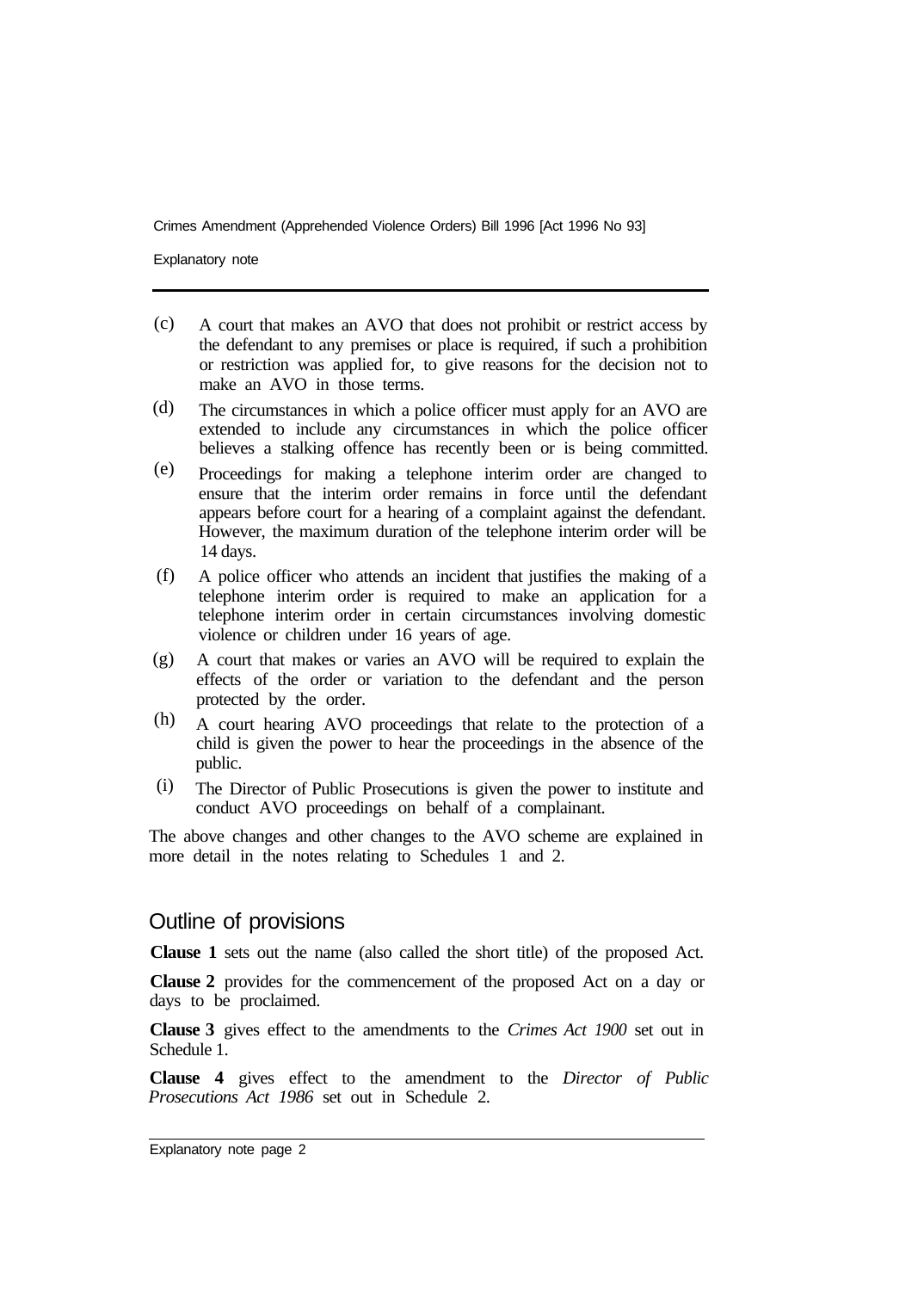Explanatory note

#### **Schedule 1 Amendment of Crimes Act 1900**

#### **Stalking and intimidation**

**AVO against person convicted of offence.** The amendment to section 562AB (relating to the offence of stalking or intimidation) requires a court that convicts a person of an offence against that section to make an AVO against the person for the protection of the person against whom the offence was committed, as if a complaint for an order had been made. The court need not make an order if it is satisfied that it is not required. (See Schedule 1 [l] and [24].

**Concurrent proceedings.** Section 562O, which requires a court that is dealing with a charge for a domestic violence offence to inquire whether a complaint for an order has been made, and to deal with such a complaint concurrently with the offence proceedings, is extended to apply to charges of stalking or intimidation under section 562AB of the Act. (See Schedule 1 [23])

**Circumstances in which police officer must apply for AVO.** Section 562C is amended to require a police officer to make a complaint for an order if the police officer suspects or believes that an offence against section 562AB has recently been or is being committed. (See Schedule 1 [6])

#### **Restrictions on access by defendant to premises and places**

**Address of residence or place of work of protected person need not be disclosed.** Section 562D is amended to provide that an order may prohibit or restrict access by the defendant to premises occupied by the protected person, or any place of work of the protected person, from time or time. There is no need for the premises or place to be specified in the order. (See Schedule 1 [7] and [24])

**Reasons to be given for failure to prohibit or restrict access by the defendant to premises.** New section 562DA provides that if an application is made for an order that prohibits or restricts access by the defendant to premises or a place, and the court fails to include such a term in its order, the court must give reasons for that decision. (See Schedule 1 [8])

#### **Telephone interim orders**

**Duration and effect.** At present, a telephone interim order remains in force (unless sooner revoked) for the period specified in the order. The period must be no longer that 5 working days after the order is made or 1 working day if the order restricts access to premises. As soon as practicable after the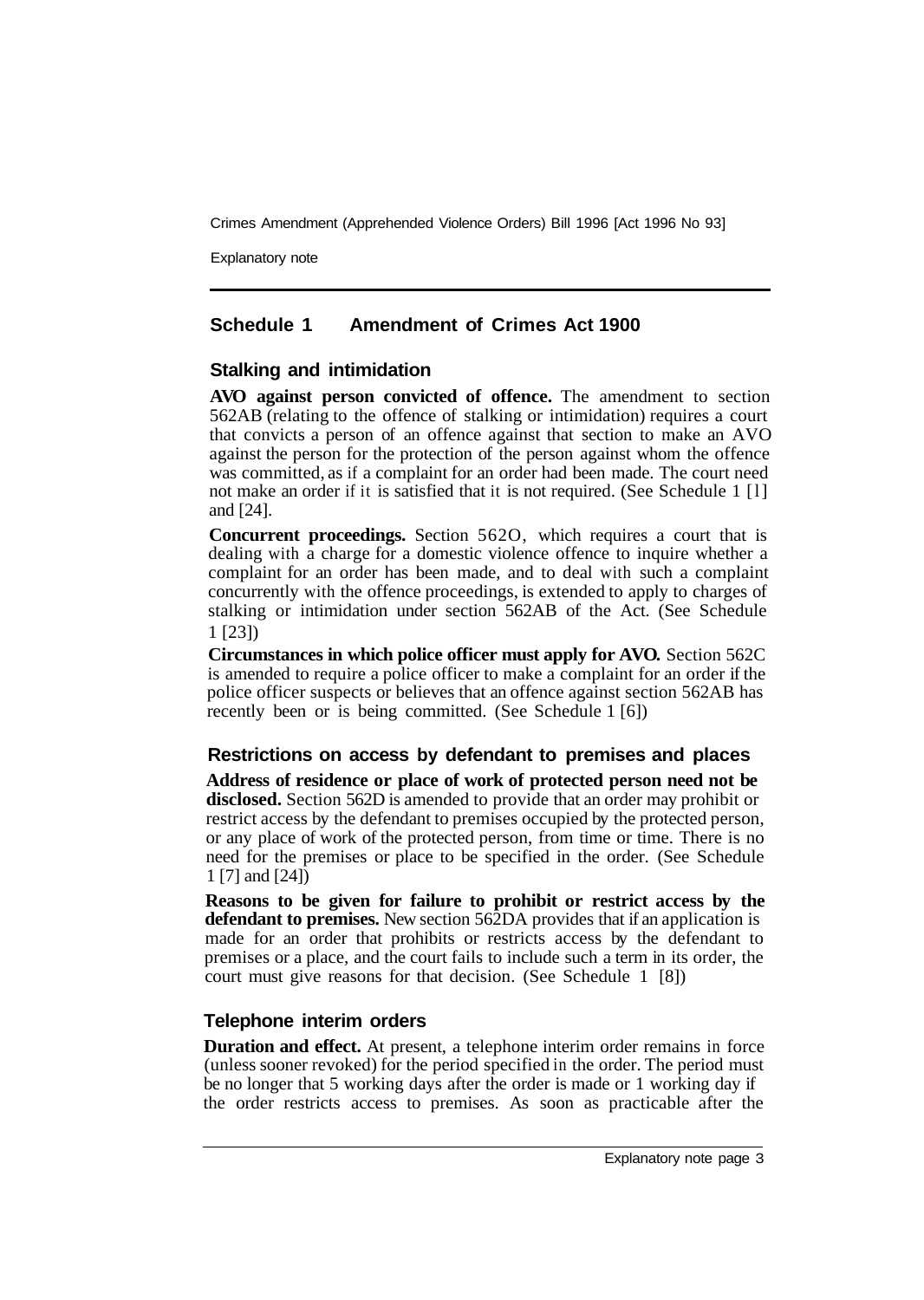Explanatory note

telephone order is made the police officer who applied for the order (or some other police officer) must make a complaint for a court order in the matter or report to an authorised justice as to why such a complaint has not been made. The amendments to section 562H change this procedure. Under the new procedure an authorised justice who makes a telephone interim order is required to summons the person against whom the order is made to appear at an appropriate court for a hearing of the matter. There is no need for the police officer who applied for the order to make a complaint as the making of a telephone interim order acts as a complaint. The police officer will simply serve the interim order (which contains the summons) on the person against whom it is made. The hearing date for the complaint is to be specified by the authorised justice and is to be as soon as practicable after the interim order is made. The order remains in force for a maximum period of 14 days, or less if it is sooner revoked by an authorised justice or replaced by a court order against the defendant. (See Schedule 1 [13], [14], [15] and [24])

**Order prohibits stalking and intimidation.** Section 562H (4) is amended to make it a standard term of all telephone interim orders that the defendant is prohibited from stalking or intimidating the protected person. (See Schedule 1 [12])

**Defendant may be detained at police station.** At present a police officer who makes or is about to make an application for a telephone interim order may direct the person against whom the order is sought to remain at the scene of the incident concerned. If the person refuses to do so, the police officer may arrest and detain the person at the scene until the interim order is made and served. Amendments to section 562H (12) allow the police officer, if the person refuses to remain at the scene of the incident concerned, to arrest and take the person to a police station and there detain the person until the order is made and served. (See Schedule 1 [16])

**Order may prohibit persons between 16 and 18 years from entering premises.** Amendments to section 562H (15) allow a telephone interim order to include a term that prohibits or restricts access by the defendant to the protected person or to premises occupied by the protected person as long as the defendant is 16 years of age or older. At present such a prohibition or restriction cannot be made if the defendant is under 18 years. (See Schedule 1 [18])

**Circumstances justifying telephone interim order.** It is made clear that the circumstances in which a telephone interim order may be sought include where the police officer attending the incident concerned has good reason to believe that unless an order is made the person who would be protected by the order may suffer a personal violence offence. (See Schedule 1 [19])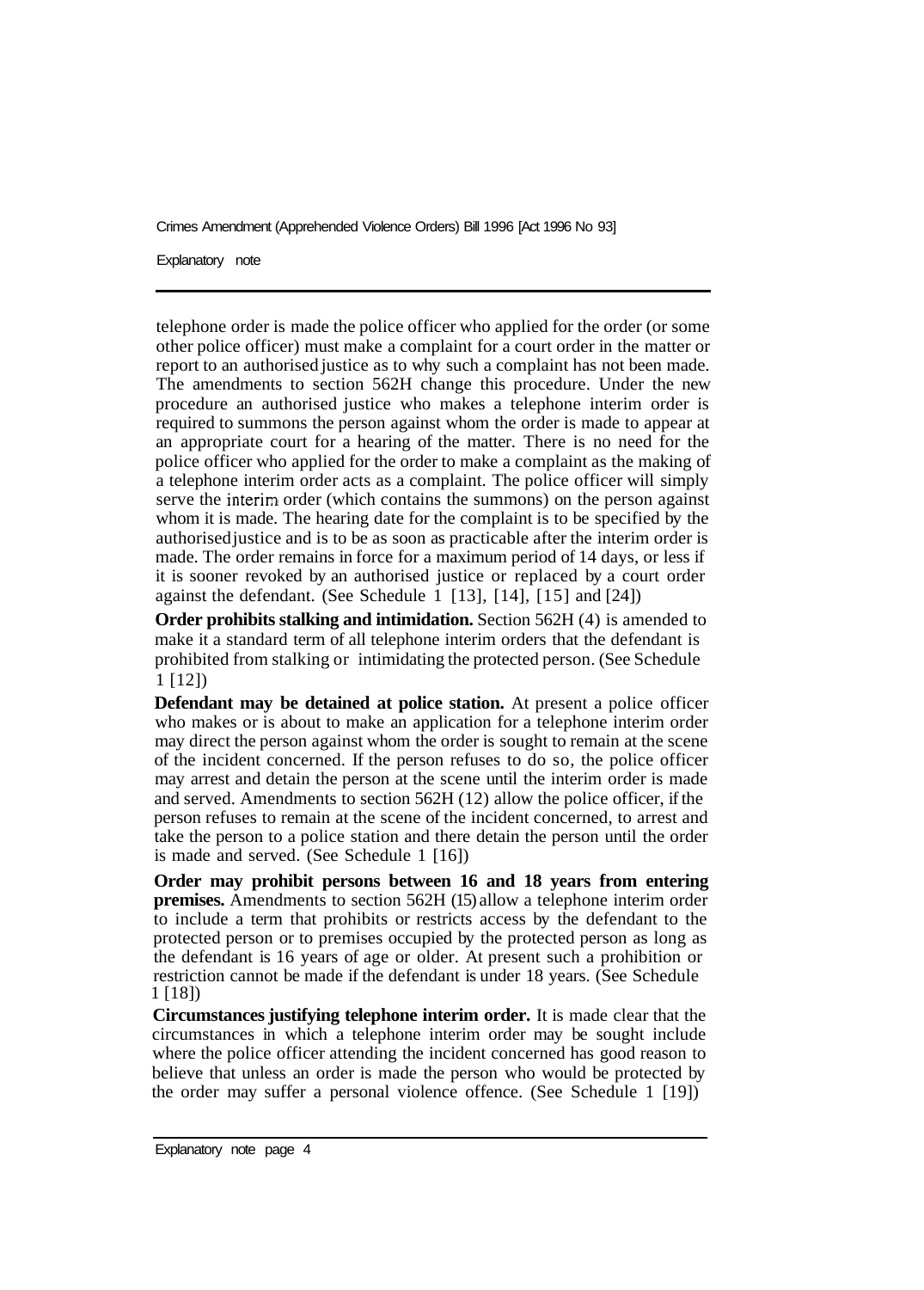Explanatory note

**Circumstances in which police officer must seek telephone interim order.**  Section 562 (2A) requires a police officer attending an incident in circumstances that justify an application for a telephone interim order to apply for the order if the circumstances involve domestic violence or children. These circumstances are similar to the circumstances in which a police officer would be required to make a complaint for an apprehended violence order by a court. (See Schedule 1  $[11]$  and  $[24]$ )

#### **AVO proceedings**

**Explanation of order.** New section 562GC requires a court that makes an AVO to explain to the defendant and the person protected by the order the effect of the order, the consequences of contravention and the rights of both parties in relation to the order. Similar requirements are to apply if a court varies an AVO. (See Schedule 1 [10])

**Variation or revocation of AVO.** Amendments to section 562F allow a court to decline to hear an application for variation or revocation of an order if there has been no change in circumstances since the order was made and the court is satisfied that the application is in the nature of an appeal against the order. The object of this amendment is to prevent variation or revocation applications from becoming defacto appeals. (See Schedule 1 [9] and [24])

**Making of AVOs by District Court.** New sections 562GA and 562GB provide for the making of AVOs by the District Court. Section 562GA provides for rules for the making of complaints to the District Court for an AVO following a dismissal of a complaint by a Local Court or the Children's Court. Section 562GB makes it clear that the powers conferred on the District Court in relation to AVOs are conferred on the Court in its criminal jurisdiction. (See Schedule 1 [10] and [24])

**Proceedings concerning children can be heard in absence of public.** New section 562NA allows a court that is hearing proceedings for an AVO for the protection of a child under the age of 16 years to hear the proceedings in the absence of the public or in the absence of any specified member of the public. (See Schedule 1 [22] and [24])

**Age of protected person.** At present a court is not required to be satisfied, before making an AVO that the person for whose protection the AVO would be made in fact fears the commission by another person of an offence or other conduct that justifies the making of an AVO if the person in need of protection is under the age of 18 years. Amendments reduce this age to 16 years. (See Schedule 1 [2])